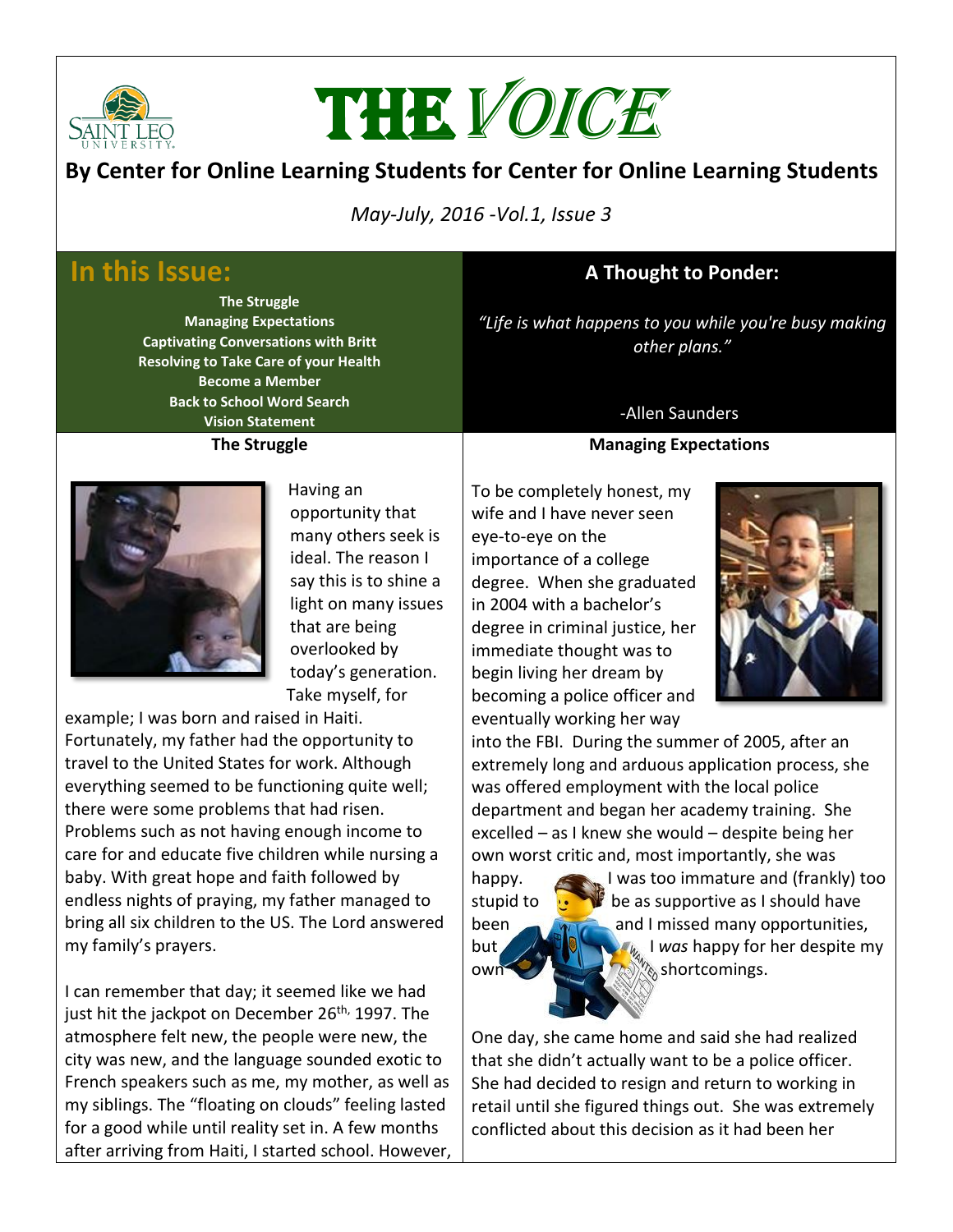the struggles started because English is not my first language and the school systems are different. I managed to persevere through the hard times of trying to make friends and being ridiculed for not being one of the cool kids.

Never the less, my parents taught me not to lose faith and keep moving forward. Upon taking their advice, I was determined to finish high school and enroll in a technical program to help jumpstart myself in the workforce. After completing the technical program, I would then enroll into the county's community college for my associate's degree. Afterward, the chance of a lifetime happened; I was able to beat the odds and enrolled into my now Alma Matter, Saint Leo University. I was lucky even to make it this far. However, the struggle does not end here.

Working full-time and being a full-time parent of a handsome baby boy is quite the feat. Especially while trying to complete a master's degree. At times I think about quitting because I feel that my time is being consumed at an alarming rate. I only get to see my wife and child before everyone closes their eyes for the night and after my work alarm rings before starting the day over again. My struggle may differ from yours, but everyone has trials they must overcome. I want everyone to find ways to enjoy this time for it too will pass. Once you have faith and see the light at the end of the tunnel, you will see how great it feels to have stayed the course.

Kendall Brutus, Saint Leo University Alumni/ Graduate Student

**Captivating Conversations with Britt**



Hey Britt, Is it just me or is driving etiquette a thing of the past? My commute to and from work is so stressful, because people don't seem to follow the rules of the road anymore and I

often don't see police enforcing them. No one seems to use turn signals anymore (except for a

dream since before I knew her and the reason she'd decided to study criminal justice in the first place. Now, nothing on the surface of this seems out of place when you think about the importance of a college education in modernity. So you may be asking yourself, "What does this have to do with anything?" Well, she began to regret her decision because of the debt she was left with, which is a covenant facing almost everyone reading this.

Therein lies the rub as it were.



It's been 12 years since she graduated and she still owes money on her Stafford loans (insert groan here). In fact, because she was an out-of-state student for three of the four years she was in school, we will have that debt looming over us for the next  $5 - 10$  years. This was disheartening to her because, until recently, she was still working in retail and felt stuck despite her own successes. To be completely open about it, she had worked her way up the corporate ladder with her old company (starting out as a part-time, hourly associate, advancing to the position of store manager and even interviewed for a regional position), but she felt betrayed by her education because her dream, as it turned out, had not really been for her.

That happens.

But, I kept telling her how beneficial her degree would be one day: that it would pay off sooner or later. Not to mention the fact that she had the ability to apply to so many more opportunities than me because she has her degree, and I do not.

I can happily report that she was recently offered and accepted employment outside of the retail industry. She is now running a location for a completely different kind of business for roughly the same pay, which is like a raise when you think about the fact that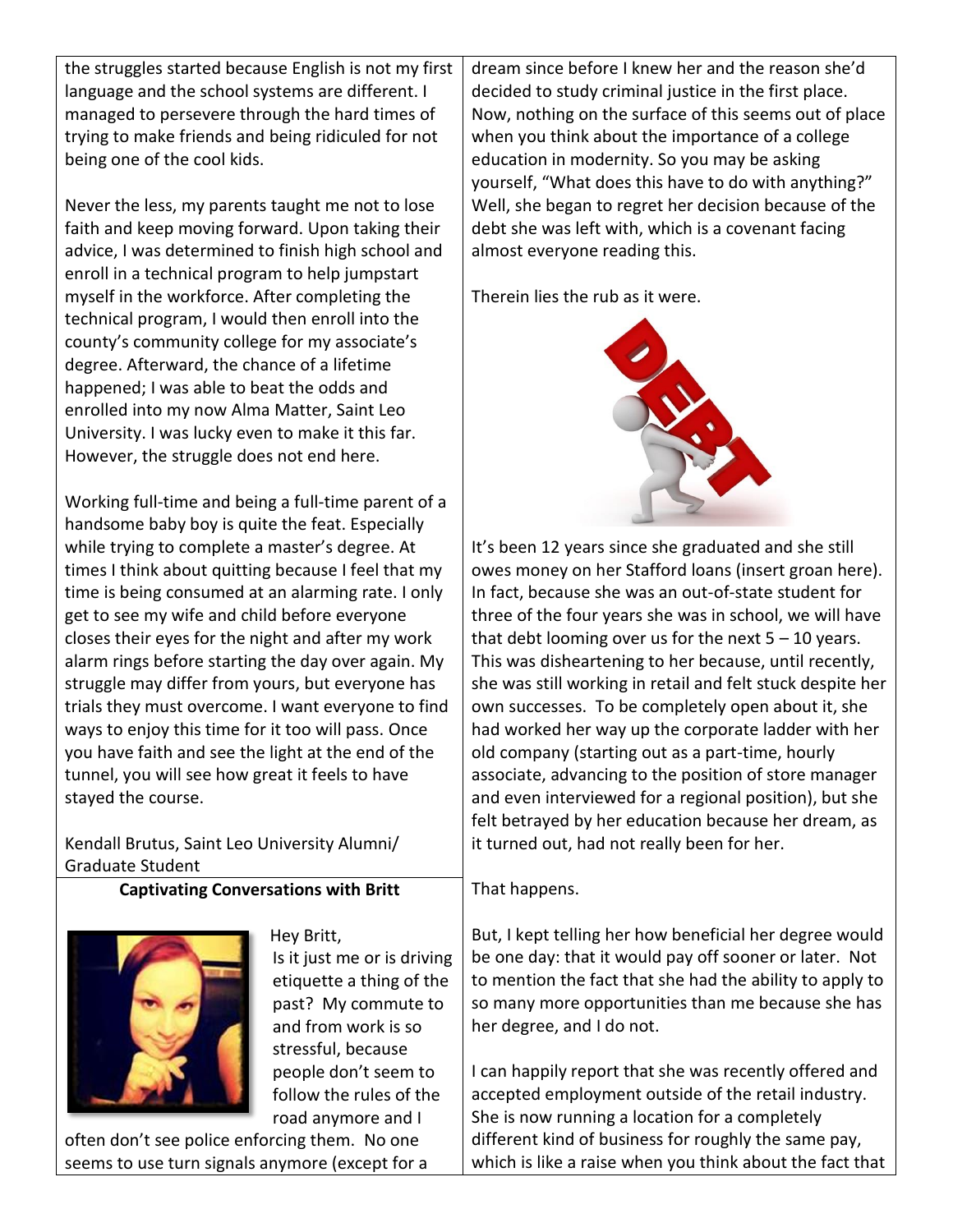few remaining small town folk in the South) and solid white lines don't seem to prevent lane changes. If two lanes are merging with flashing signs a mile ahead, we still have those inconsiderate enough to speed to the front of the line to cut someone off to merge in as opposed to merging in where they are at. Before I rant for too long, I guess I just want to know your thoughts. How did we change to become today's society of careless drivers? Sincerely,

Get off the Road!



Hi Get off the Road,

Great question, and yes I can

completely sympathize to your rant. We have all have had these experiences

with inconsiderate drivers. My answer to your question is simple. Over the years of advancement, we have lost respect for others, because we are always in such a rush. Not to mention, the population increase has added to the roadways, and BAM, we have rush hour traffic. When I am in the midst of the madness I try to look at it like this: I don't know what the other person is going through. Maybe the man that just cut me off is trying to reach his wife having their first child or maybe the girl speeding up in the merge lane is trying to get to her father that is ill so she may say her goodbyes. Even though it is frustrating, remember to always refrain from adding to the confusion with anger, because you never know what someone is going through and or capable of. Instead, turn on some relaxing tunes and try to stay positive.

Thanks for the question. Remember to stay safe!

Best Regards, Britt

Brittany Sampson, Student Writer/QA Columnist

she's working fewer hours and doesn't have travel as far from home, so I call it a win. I think she agrees with me even if she won't admit it. We all know how our women love to admit when their men are right.

As for me, my expectations after graduation revolve around those kinds of opportunities. I will finally be able to justify participating in areas that have been denied to me since I left school 11 years ago. I know what I want to do, and I anticipate being able to begin the paths to those goals. Still, I'm not naïve enough to think that I will leave school and immediately have my dream job waiting for me…unless someone from the U.S. Foreign Services or one of the major intelligence agencies is reading this, in which case the answer is "Yes, I would love to move to Asia or Central America and serve my country in any capacity you deem necessary."

In all seriousness, what are your expectations? What are your family's expectations? Communication is the key here: understanding how the people who matter to you define the word "expectation" is going to determine whether or not you live up to them (or it...whichever the case may be).

While my wife and I might not totally agree with the accumulation of student loan debt, we do support each other. One does not simply go back to school without talking it over first. And in our conversations, before I began my journey at Saint Leo three years ago, we laid out what was acceptable and what was not acceptable as a level of expectation once I graduated.

Even now, as I continue my job search, I am constantly reminded of the hundreds of opportunities on each job site that are not yet right for me. My qualifications – unique as they may be – do not always lend themselves to justify an application because the minimum acceptable education contains the words "completion of a 4-year degree" as a basic requirement for consideration and I'm not there yet. The key word in that sentence is "yet." (Five months!)

Truthfully, I don't expect to see an immediate return on my investment: I've given roughly 12 – 18 months as a reasonable timeframe for something to be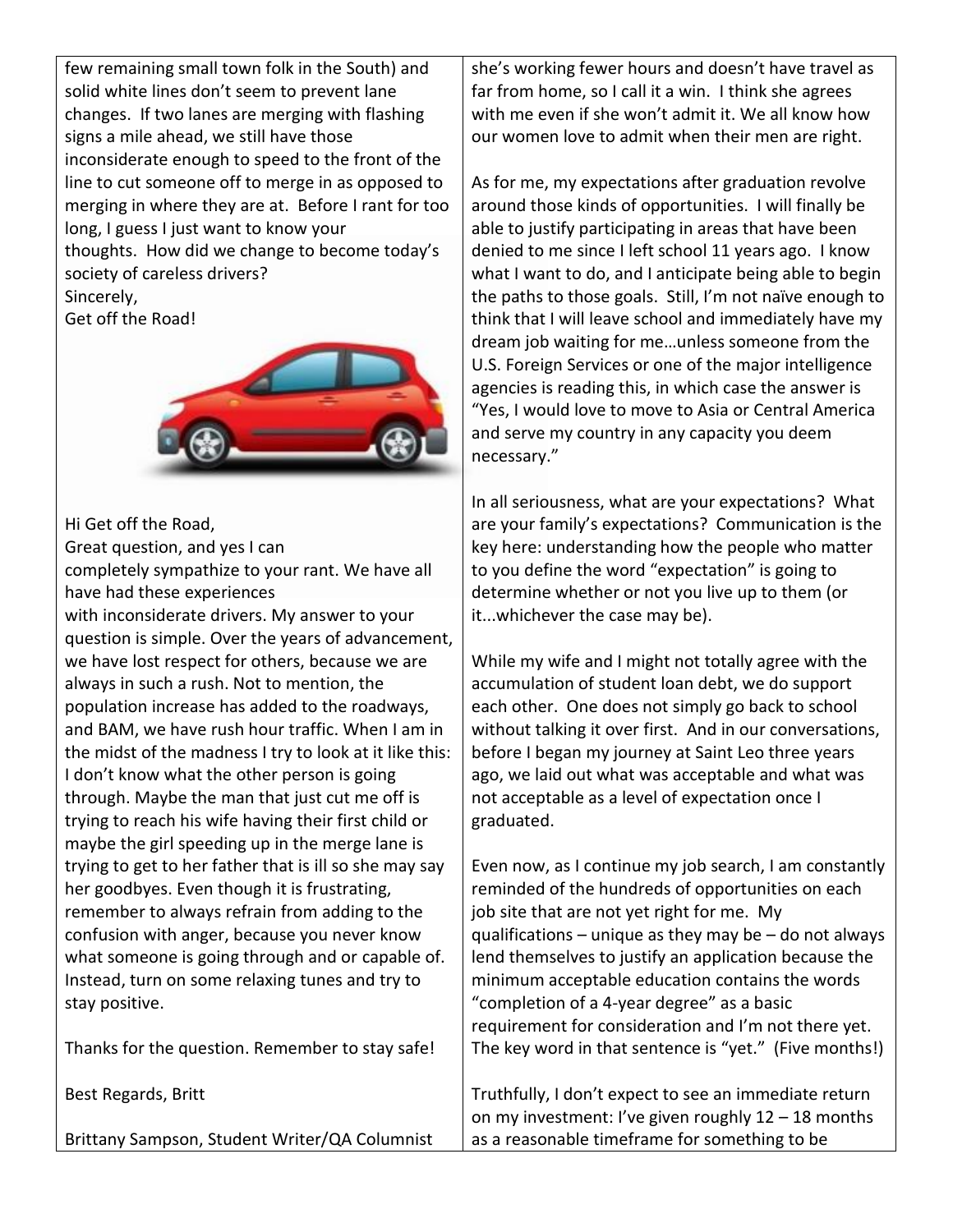#### **Resolving to Take Care of your Health**

People get excited about making a change in their lives, but sometimes they make big goals that overwhelm them or forget to execute a plan to achieve them. As Benjamin



Franklin once said, "If you fail to plan, you are planning to fail!"

The lazy dog days of summer are here, again. Gym memberships that typically pick up in January for New Year's resolutions are usually on the decline when the summer months come. People have places to go and things to do with their summer trips, BBQs, and relaxing at the beach, but it's not the time to slack off on taking care one's health.

That should be a year round resolution if one wants to see true lasting progress. I previously worked in the health club industry, and it was amazing to see how packed it was in the month of January, but I could always count on finding a parking space again when the weather was nice. You can still have big goals, but it may be easier to achieve them if you set smaller achievable goals that will ultimately add up to achieving your ultimate goal. For example, if your goal is to lose 50 pounds and you haven't stepped foot in a gym in over a year, you might want to start w/ a goal of attaining a gym membership. Once you've done this, then your next goal may simply be to show up at least twice a week (increasing over time) for some type of activity. Then, you can start to narrow your goals down to realistic daily and weekly goals to start developing routines (e.g. 30 minutes or cardio training per week, lifting weights for isolate body parts, etc.). Make sure to choose activities that you enjoy (e.g. some people prefer biking outdoors over; others prefer running indoors, etc.).

positively associated with my degree to justify its cost. Still, the crucial fact is that I do expect something to happen. Not passively, of course, but I think that almost goes without saying. Once I do complete my degree program and graduate, I expect the number of opportunities afforded me to increase rather dramatically and the law of large numbers says something positive *should* come from that.



So, I guess this begs the question: What do you expect? What do you expect out of life: what do you expect as the first step toward your dreams, what do you expect to gain from your degree and is it the same as your intimate others? Does their opinion matter?

The best part about questions like these is 1.) There really are no "right" or "wrong" answers and 2.) The answers you devise are fluid. Irrespective of how you respond to any of those questions, if you want what I suspect we all want (happiness), then you need to know what to expect in order to measure your own success – whatever that might mean to you.

Of course, I understand that completion of my degree program guarantees me absolutely nothing aside from the possibility of consideration, but that's a huge step in the right direction. There are no illusions of grandeur (that I will admit to), but I do expect the opportunity to compete. I know that's all I need: once I'm in the door I have no doubt I can prove that I belong.

That is my expectation.

Bill Adkins, Student Writer